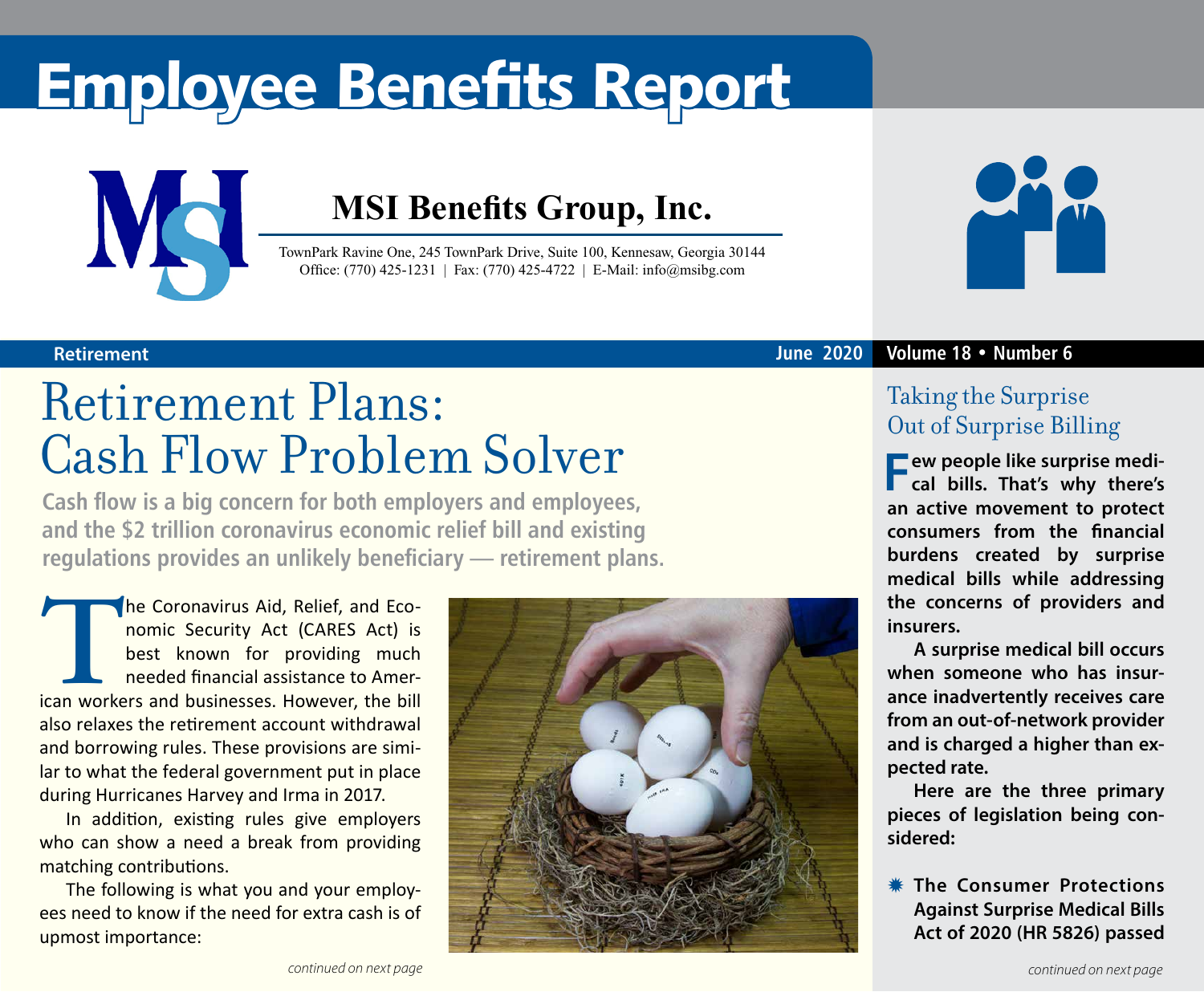#### **Employees**

**Distributions:** The CARES Act allows some employees to borrow up to \$100,000 from their retirement accounts for coronavirus-related expenses. The Act eliminates the 10 percent penalty on early withdrawals before the age of 59 ½ of up to \$100,000.

Prior to this change, employees were only permitted to borrow the lesser of \$50,000, or one-half of their vested account balances from their 401(k) or 403(b) plans. However, now through Sept. 28, 2020, the CARES Act allows for employees to take out loans equal to the lesser of \$100,000 or 100% of their balance, and eliminates the limit of 50 percent of the borrower's account balance.

Again, in order to qualify for the higher limit, the loan must be related to the coronavirus and may only apply to those who experience the following conditions between now and Dec. 31, 2020:

- $*$  Are officially diagnosed with the SARS-CoV-2 virus or coronavirus disease (CO-VID-19)
- $*$  Have a spouse or dependent who is diagnosed with the virus or disease
- $*$  Have experienced financial hardship from quarantine, layoffs, reduced hours or furlough or the closing of a business
- **\*** Are unable to work (or work from home) due to lack of childcare

The CARES Act specifies that employers may accept an employee's certification that a coronavirus-related distribution is necessary.

Distributions still will be included in gross income and subject to regular income tax, but the taxes can be spread out and paid over three years.

The CARES Act also drops the requirement for employer plans to withhold 20 percent of any distribution that isn't rolled directly to an IRA or other qualified retirement plan — provided that it is a coronavirus-related distribution.

**Salary Deferrals:** Federal law has always allowed employees to reduce or cancel the amount of money they put in their qualified retirement plans. Although this is one way for employees to get some extra cash in their paychecks, they need to remember that this amount will now be taxable.

**Future Concerns:** As always, employers should remind employees to take into consideration their age and likelihood of having enough time to rebuild their account balances before taking advantage of loans or deferring their salaries.

### **Employers**

**Matching Contributions:** In order to free up cash, employers who offer 401(k) defined benefit pension or other qualified retirement plans may amend their plans to forego their employer matching contributions. Under section 412(c)(2), the IRS may grant a temporary waiver of funding deficiency for an employer that fails to make a timely required minimum contribution to a defined benefit plan for a tax year due to a 'business hardship' which is defined as when:

**out of the Ways and Means Committee and awaits floor action in the House.**

- **KETHE Ban Surprise Billing Act (HR 5800) passed out of the Education and Labor Committee and awaits floor action in the House.**
- $*$  **A compromise was reached on two bills — S. 1895, approved by the Senate Committee on Health, Education, Labor, and Pensions, and H.R. 2328, approved by the House Energy Committee.**

**While the proposals are very similar to each other, the biggest differences are how payments to out-of-network providers are determined and whether to include ambulance services.**

**In addition, 28 states have already enacted consumer protections to address surprise medical bills, though the state laws cannot help people covered by their employer's self-funded plans or people who receive surprise bills because of air ambulance services.**

- $*$  An employer is operating at an economic loss
- $*$  There's substantial unemployment or underemployment in the trade
- $*$  The sales and profits of the industry concerned are depressed or declining
- $*$  It's reasonable to expect the plan will be continued only if the waiver is granted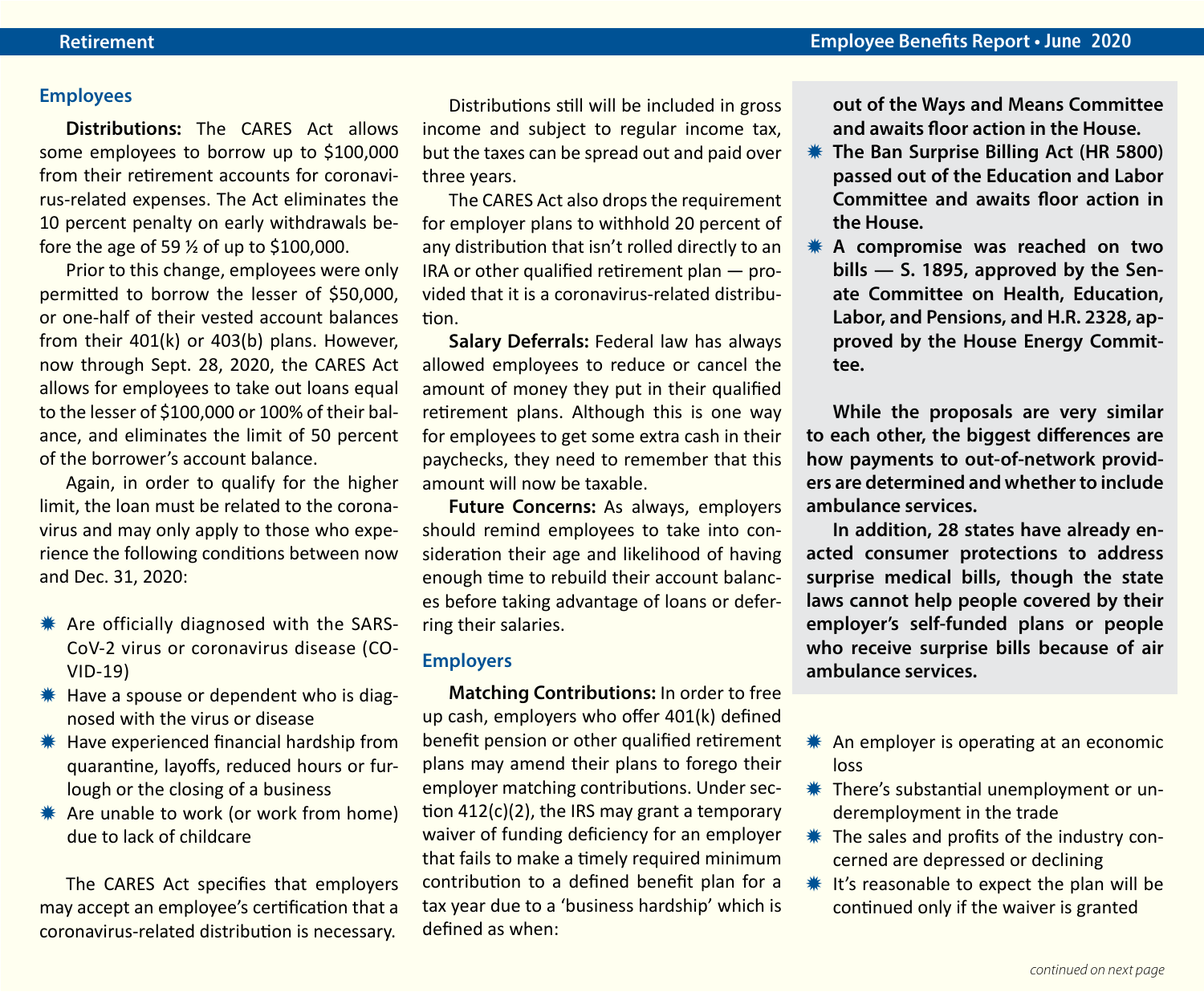#### **Employee Benefits Report • June 2020 Health Health Health Health Health Health**

Employers who have 401(k) safe harbor plans are required to make annual contributions. Eliminating safe harbor employer contributions or matching contributions may result in the loss of safe harbor status. To preserve the safe harbor status employers must show that they are operating at an economic loss. Employers must provide employees with a 30-day notice that they are going to suspend employer contributions (unless the IRS grants an exception) and they are required to fund the contribution through the date they suspend contributions.

Employers have until the end of the first year beginning on or after Jan. 1, 2022, to adopt any necessary CARES Act amendments. It's recommended that any decisions made regarding the Employee Retirement Income Security Act (ERISA) or CARES Act be made in consultation with a third-party administrator or legal counsel.

## Benefits and Challenges of Telehealth Begin to Emerge

**Telehealth's convenience and value were highlighted when fears about the coronavirus pandemic prompted individuals to look for a way to get medical advice without having to go to a doctor's office.**

**The Properties Conserved Smartphones to provide**<br>
Fractice of using comput-<br>
ers, tablets and<br>
smartphones to provide the practice of using computers, tablets and health care and services at a distance. Telemedicine refers specifically to the practice of using technology to deliver care from one location to a patient at a distant site.

More and more group insurance plans feature telehealth services as part of their benefits. One reason is that a telehealth visit is less expensive for a

plan than a visit to a provider's office. For instance, a study published in *JAMA Dermatology* showed that on average a telehealth visit costs about \$79, compared with about \$146 for an office visit.

#### **Government Support**

The federal government has recently jumped on the telemedicine bandwagon. The Trump administration announced a major expansion of telehealth options, including allowing Americans enrolled in Medi-



care to talk to a doctor by phone or video chat for no additional cost.

In addition, when the COVID-19 outbreak threatened to stress hospital capacities, the House of Representatives included in its \$8.3 billion emergency response bill a provision to assist efforts to contain the virus by temporarily lifting restrictions on Medicare telehealth coverage. The bill waives and modifies certain requirements for telehealth services during the pandemic, allowing Medicare to offer telemedicine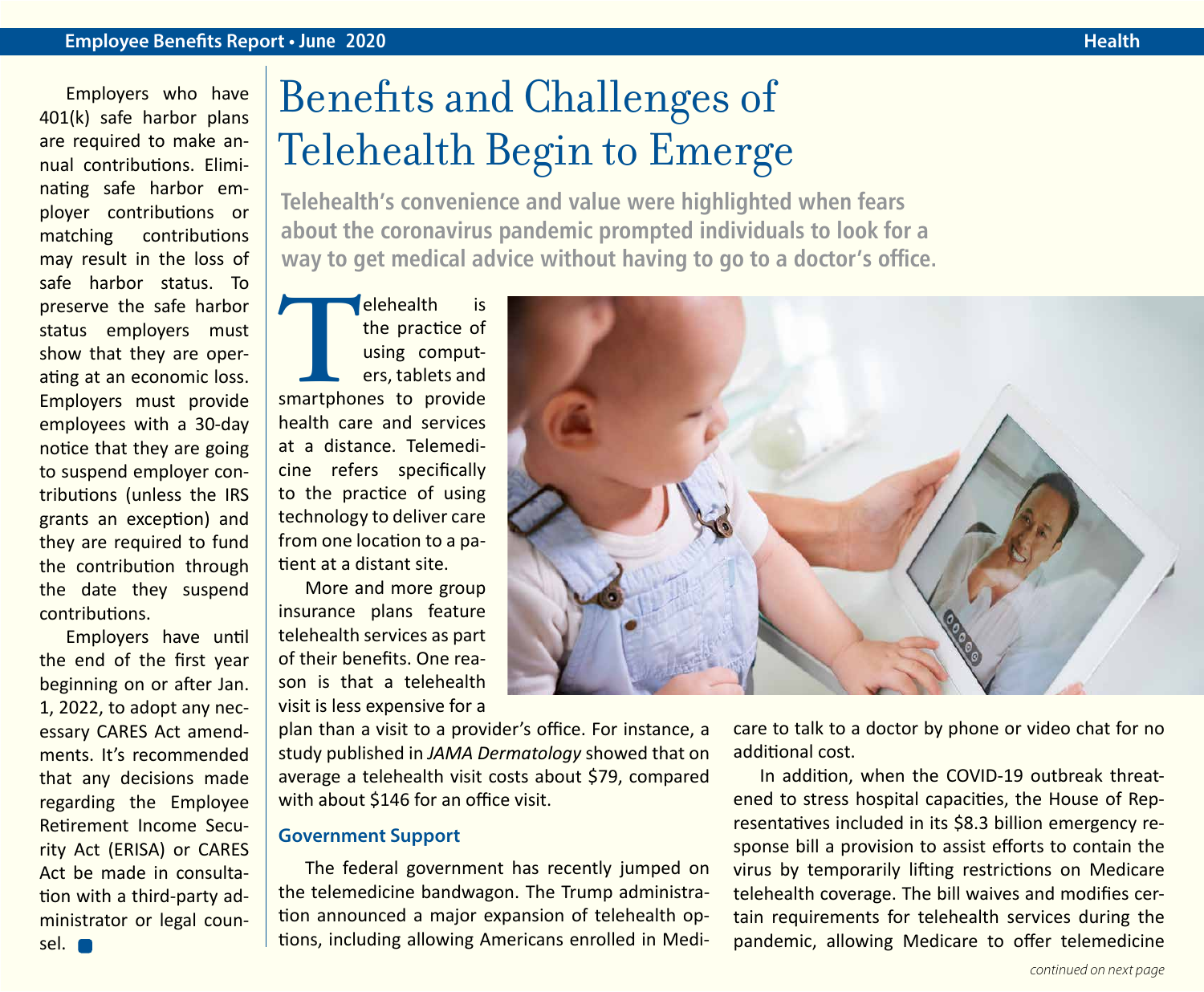#### **Employee Benefits Report • June 2020 Health and Prescription Drugs**

beyond just rural areas.

At the beginning of the coronavirus and COVID-19 pandemic, certain states, such as Massachusetts and Florida, have expanded telehealth coverage to make it easier for doctors and patients to connect online and to ensure that physicians get paid. Some states, like Washington, are acting to permit doctors to treat patients even if they're not licensed in the state as long as they can legally practice in another state.

#### **Benefits**

Telehealth gives patients around the clock access to care and enables providers to treat more patients than in office settings. Telehealth providers can ask questions, prescribe medications or if needed refer patients to get treatment at a doctor's office, urgent care or emergency room.

The most obvious benefit of talking to a doctor online or by phone, especially during the pandemic, is that the visit can take place without exposing the patient, the doctor or others in the office or waiting room to any kind of contagion. Not only could others be put at risk, but in the case of health care workers during the pandemic, they could be put out of commission for 14 days of quarantine.

Also, keeping patients who have contracted the virus or any disease at home allows health care workers to provide care at a distance, reserving hospitals for higher need patients.

#### **Future Hurdles**

Regulations vary from state to state and there is a lack of clarity about what is allowed, often making it difficult for physicians to get accredited to use telehealth solutions across state borders.

While some states have loosened accreditation requirements, necessitated by the spike in demand for health care during coronavirus pandemic, many telehealth providers are having a hard time keeping up with demand.

There's also a concern that physical exams provided by phone or computer are not as accurate as those that are done in person.

Issues also exist about personal medical data security and its potential to be used for data mining or to create targeted advertising.

Before telehealth can become a truly valuable resource these issues will need to be addressed.

## States Taking Action to Control Rising Drug Costs

**States are taking action to keep prescription drug costs from rising uncontrolled.**

**S**seriptions are bein<br>
scriptions or b<br>
are leading the<br>
dustry price structure. ome prescription drug costs have risen so high that patients are being forced to choose between buying prescriptions or buying groceries. As a result, several states are leading the charge to reform the prescription drug in-

#### **How Prescription Drugs are Priced**

KFF (Kaiser Family Foundation) reports that out-of-pocket drug spending for those in large employer plans and Medicare Part D is highest for drugs to treat cancer, multiple sclerosis and rheumatoid arthritis. Why these costs are so high and what can be done about them is yet to be determined.

The American Medical Association, which is running a Truthin-RX campaign, asserts that there are three major market players who they believe significantly impact drug prices:

- **\*** Pharmaceutical companies make and sell drugs, don't explain pricing or why they often greatly exceed research-and-development (R&D) expenses. Some companies buy existing drugs, spend nothing on R&D and still raise prices.
- **WE Pharmacy benefit managers (PBMs)** work on behalf of health insurance companies or employers and negotiate upfront discounts or rebates on the prices of prescription drugs. The *FierceHealthcare* publication asserts that many PBMs keep the negotiated cost savings for themselves and some even charge higher drug prices to their customers and keep the difference.
- **\* Health insurance companies** approve treatments, set copays, and set prices with PBMs, often with an eye on what will maximize company profits.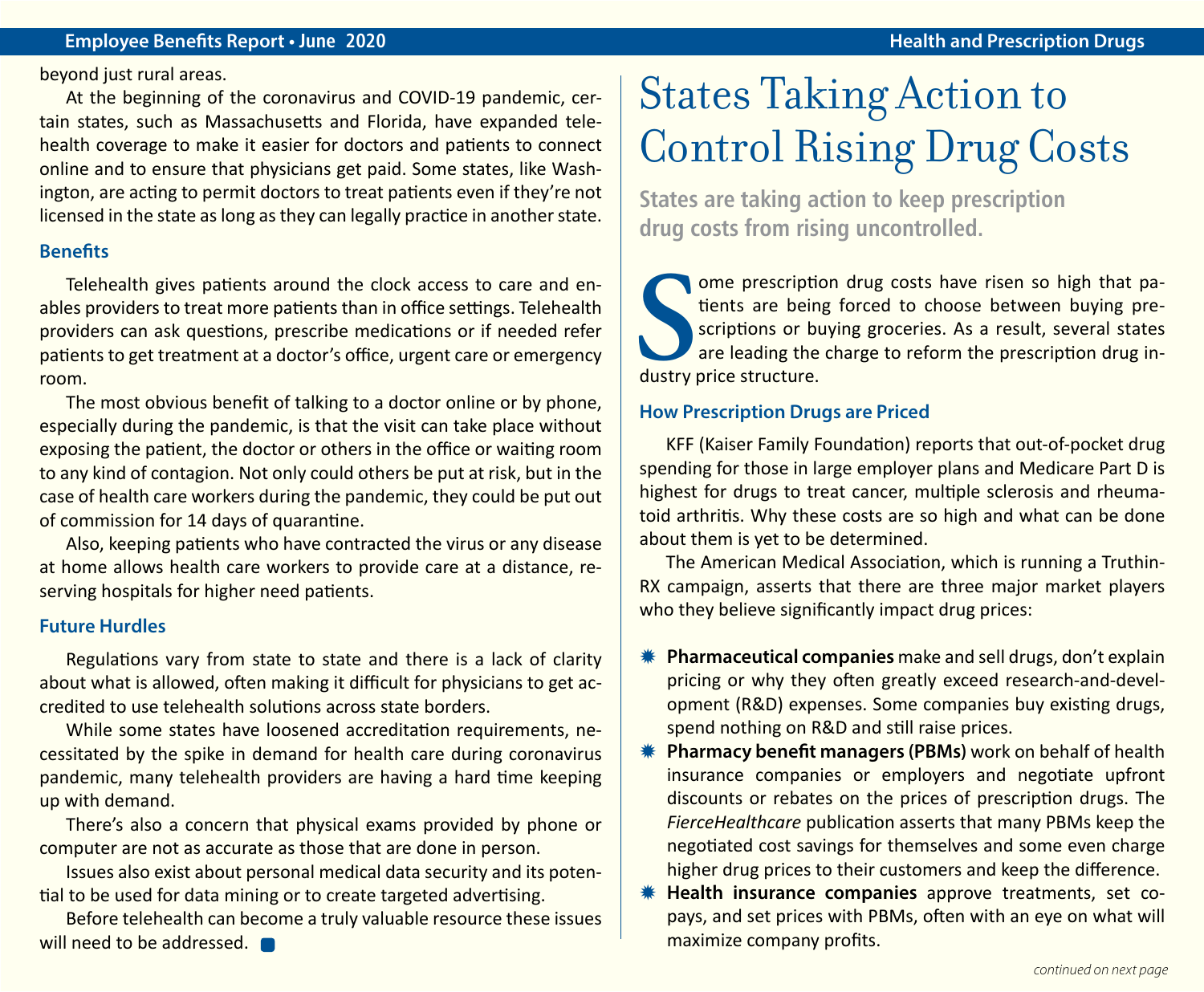#### **Current Laws**

Congress is debating more than a dozen bills targeting drug costs, but there are concerns that political divisiveness, a packed congressional schedule and a looming election year — not to mention the impact of the pandemic — could stall the passage of any of these bills.

And, while there has been some federal legislation, states are pushing for more regulation. Kaiser Health News reported that 33 states enacted 51 laws in 2019 to address drug prices, affordability and access. The measures focus on:

#### **Price Transparency**

The majority of states have enacted laws requiring drug companies to provide information to states and consumers on the list prices of drugs and planned price increases. Most drug companies have complied and post the data on their websites. Oregon's new law goes further and requires manufacturers to notify the state 60 days in advance of any planned increase of 10 percent or more in the price of brand-name drugs or price increases of 25 percent or more in the price of generic drugs.

#### **Gag Rules**

Some pharmacy benefit managers (PBMs) include "gag clauses" in their pharmacy contracts. Gag clauses stop pharmacists from discussing whether a drug's cash price would be lower than the customer's out-of-pocket cost under insurance. Several states in 2019



and 2018 enacted laws that ban the practice. Congress in October 2019 passed a federal law banning the clauses in PBM-pharmacy contracts nationwide and under the Medicare Part D prescription drug benefit. Despite that, many of the state PBM laws contain additional gag clause limitations that go beyond the 2018 federal law.

#### **Importing Drugs**

Countries like Canada have lower drug costs because they negotiate directly with drug makers to set prices. Colorado, Florida, Maine and Vermont have enacted measures to establish programs to import cheaper prescription drugs from Canada and, in Florida's case, from other countries as well. A 2003 federal law already allows states to import cheaper drugs from Canada, but only if the federal Health and Human Services Department approves a state's plan and certifies its safety. Despite this, the federal government halted drug import efforts in five states between 2004 and 2009.

One big problem to the states' plan is that the Canadian government has opposed any plan that relies solely on Canada as a source of imported drugs.

#### **Drug Affordability Boards**

Maryland and Maine have established state agencies to review the costs of drugs and to take action against those whose price increases exceed a specified amount. For instance, state agencies would review drugs that increase \$3,000 or more per year; they would also review new medicines that enter the market costing \$30,000 or more per year for a drug regime. In addition, starting in 2021, Maine will have a five-member board to set annual spending targets for drugs purchased by state and local governments.